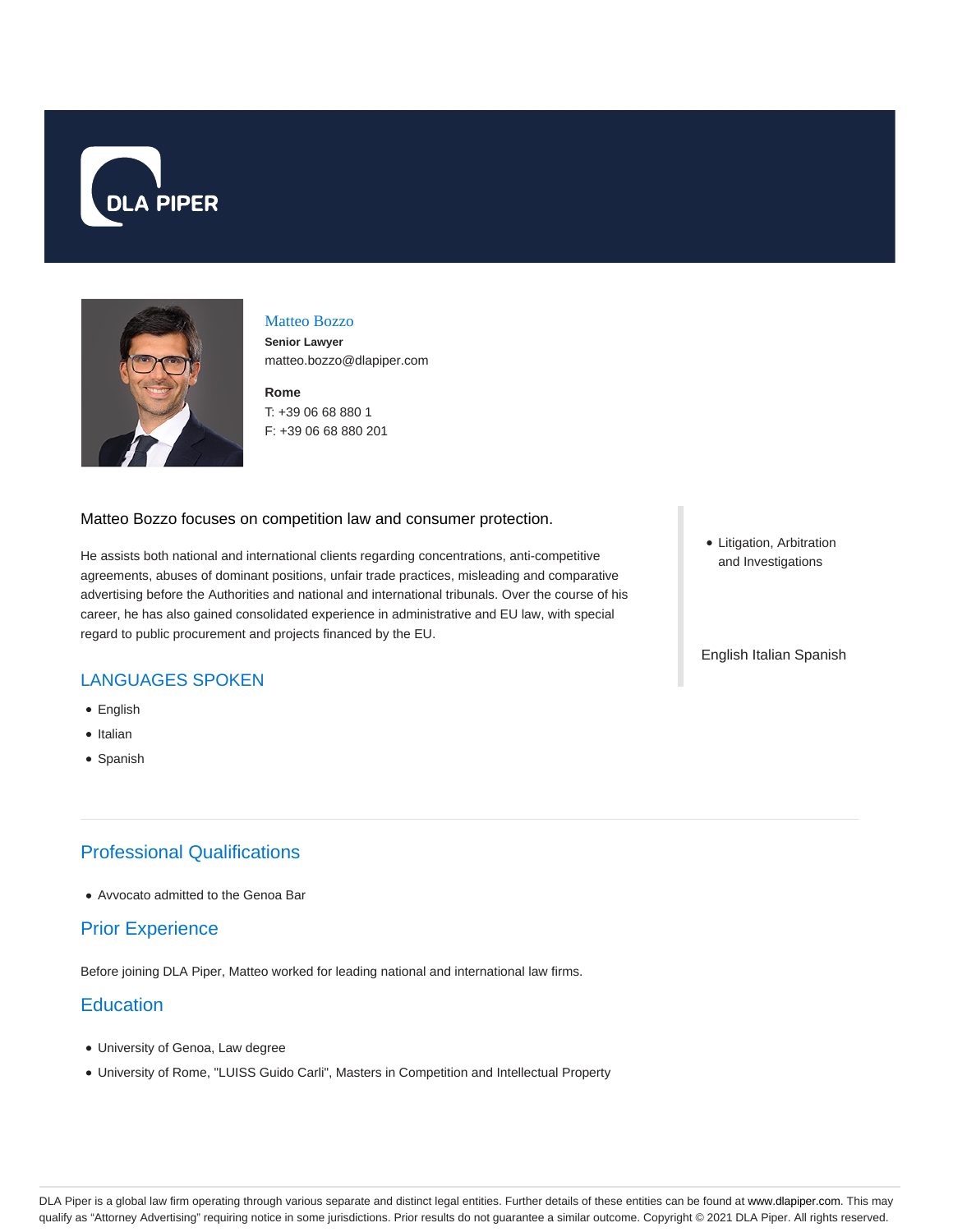## **Publications**

**Antitrust bites - Newsletter**

31 May 2022

On 10 May 2022, the European Commission adopted the new Vertical Block Exemption Regulation (VBER) and the Vertical Guidelines, which will enter into force on 1 June 2022, and replace the previous versions of VBER and Vertical Guidelines expiring on 31 May 2022.

**Antitrust bites - Newsletter**

28 April 2022

With decision of 29 March 2022, published in the Bulletin no. 14 of 19 April 2022, the Italian Competition Authority (ICA) found an abuse of dominant position by Caronte & Tourist S.p.A. (C&T), in breach of Article 3, lett. a), law no. 287/90.

**Antitrust bites - Newsletter**

31 March 2022

The Italian Competition Authority has updated the turnover thresholds which, if exceeded, starting from 21 March 2022, trigger the obligation of prior notification of concentrations.

**Antitrust bites - Newsletter**

#### 28 February 2022

In 2021, the Italian Competition Authority (ICA) imposed fines of over EUR1.4 billion on undertakings for antitrust infringements. The total amount of fines was significantly affected (four-fifths of the total) by the fine of approximately EUR 1.1 billion issued by the ICA in a case concerning an abuse of dominant position, which is currently the highest fine ever imposed by the ICA.

**Antitrust bites - Newsletter**

31 January 2022

Joint Sections of the Supreme Court affirm the partial nullity of guarantees concluded following an anticompetitive agreement

**Antitrust Bites – Newsletter**

27 December 2021

On December 14, 2021, the Legislative Decree of November 8, 2021, No. 185, entered into force. It transposes Directive (EU) 1/2019 (the ECN+ Directive), and introduces significant changes to the national competition law with the aim of strengthening and harmonizing at EU level the investigation and sanctioning powers of the Italian Competition Authority (ICA).

**Antitrust Bites – Newsletter**

1 December 2021

DLA Piper is a global law firm operating through various separate and distinct legal entities. Further details of these entities can be found at www.dlapiper.com. This may qualify as "Attorney Advertising" requiring notice in some jurisdictions. Prior results do not guarantee a similar outcome. Copyright © 2021 DLA Piper. All rights reserved.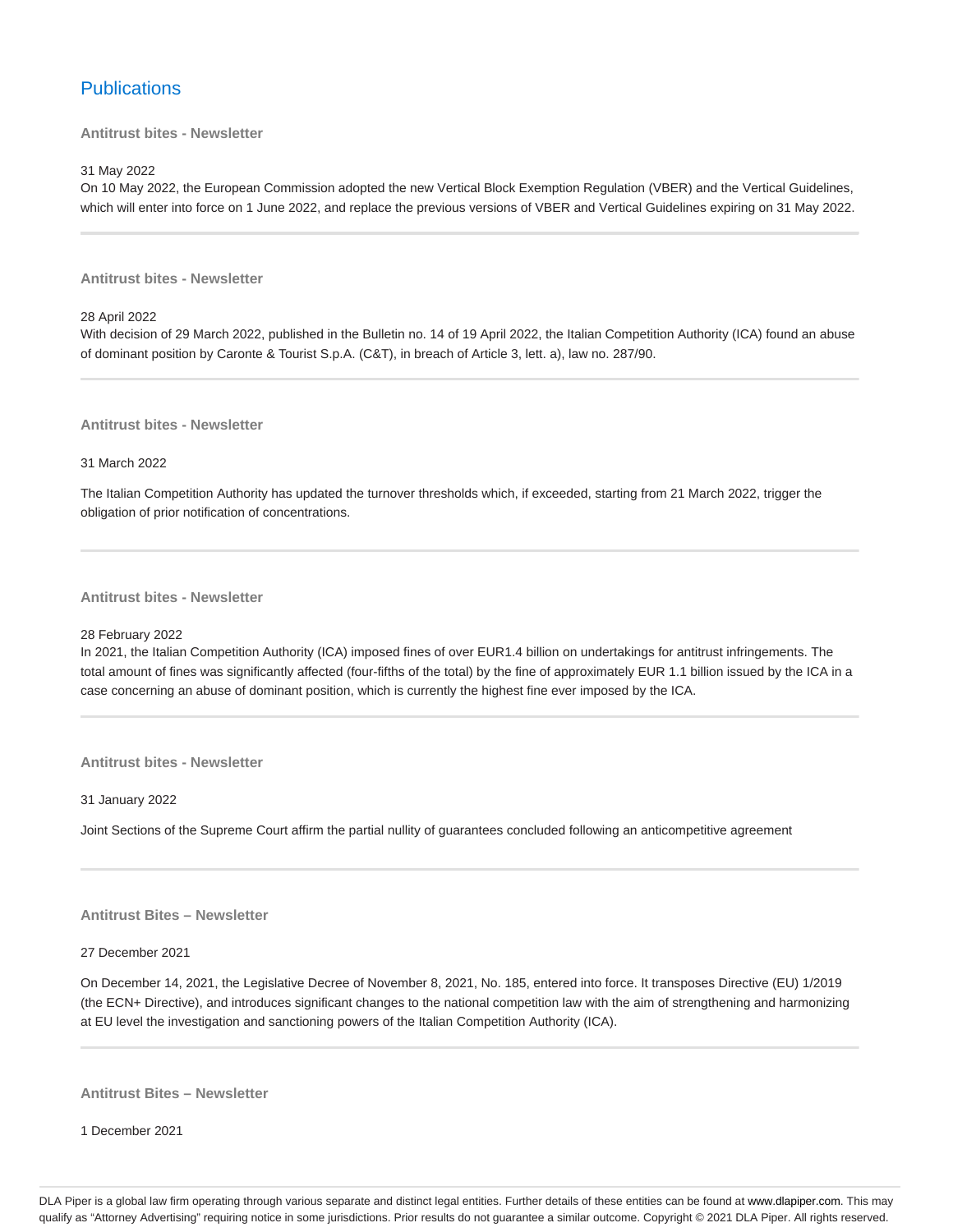With press release n. 45 of November 4, the Italian government reported that it has approved the draft annual law for the market and competition 2021, in accordance with the obligation set out in article 47 of Law no. 99/2009 – which was followed by the adoption of a single Law for Competition in 2017 (law no. 124) – and in line with the programmatic objectives defined by the PNRR.

**Antitrust Bites – Newsletter**

1 November 2021

With preliminary ruling of 6 October 2021, in case C-882/19, the EU Court of Justice ruled on the possibility for a party damaged by an infringement of Art. 101 TFEU to bring an action for damages against the subsidiaries of a company deemed responsible for the infringement.

**Antitrust Bites – Newsletter**

30 September 2021

With judgment No. 9803, published on 15 September 2021, the Italian Regional Administrative Court of Lazio annulled the sanctions imposed by the Italian Competition Authority (ICA) against a telephone operator for alleged margin squeeze conduct contrary to Article 102 TFEU.

**Antitrust Bites – July 2021**

29 July 2021

European Commission launches public consultation on draft revised VBER and Vertical Guidelines.

**Antitrust Bites – Newsletter**

1 July 2021 European Commission and English Competition and Markets Authority open two proceedings against Facebook.

**Antitrust Bites – Newsletter**

28 May 2021 Commission proposes new Regulation on the control of foreign subsidies in the single market.

**Antitrust Bites – Newsletter**

29 April 2021

On March 26, 2021, after a public consultation on the control of concentrations, the European Commission has published Guidance on the application of the referral mechanism set out in Article 22 of the Council Regulation (EC) No. 139/2004 (EUMR).

**Antitrust Bites – Newsletter**

25 March 2021

DLA Piper is a global law firm operating through various separate and distinct legal entities. Further details of these entities can be found at www.dlapiper.com. This may qualify as "Attorney Advertising" requiring notice in some jurisdictions. Prior results do not guarantee a similar outcome. Copyright @ 2021 DLA Piper. All rights reserved.